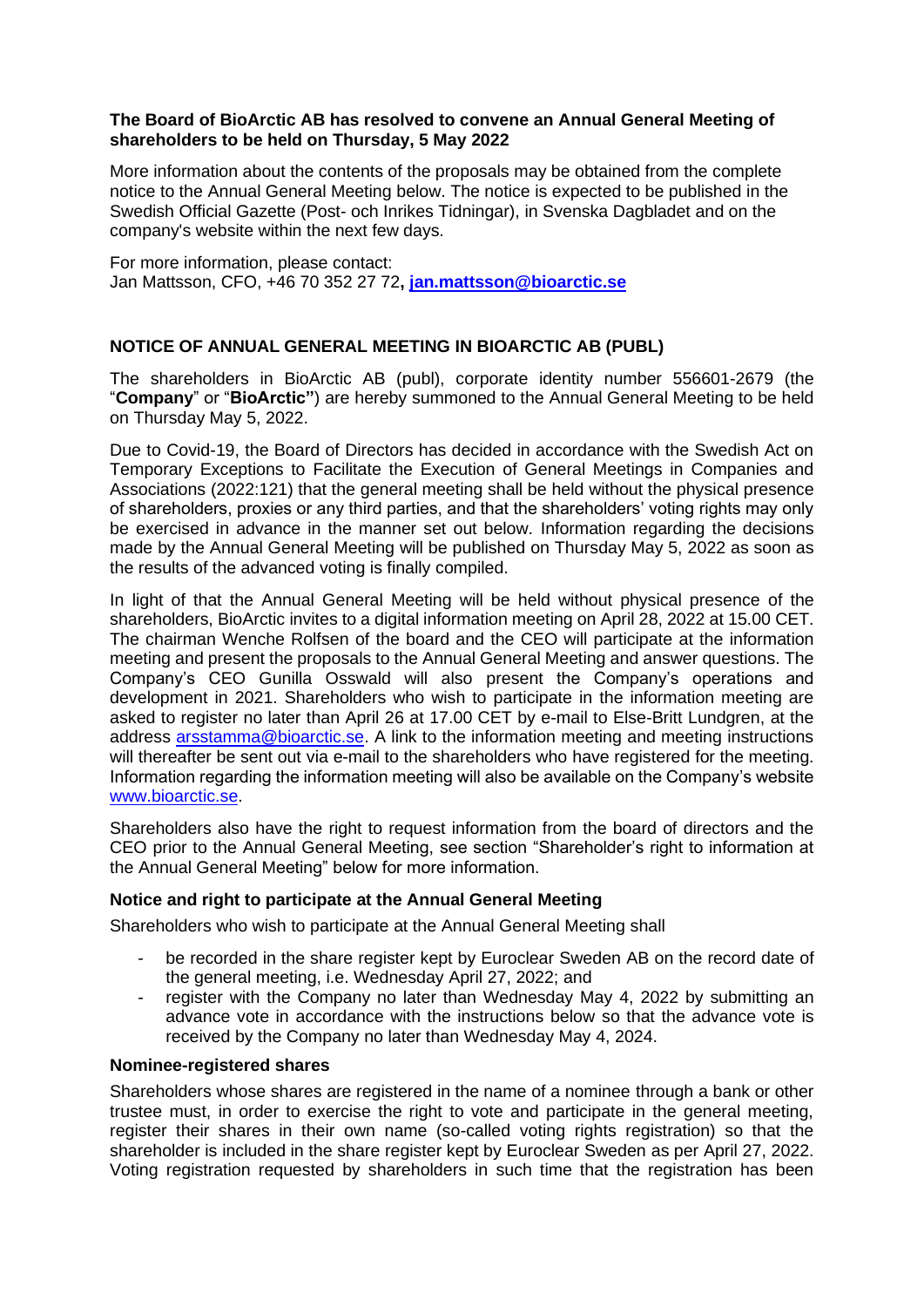completed by the nominee no later than Friday April 29, 2022 will be considered in the preparation of the share register. This means that such shareholders must request voting rights registration with their nominees well in advance of this date.

# **Advance voting**

Shareholders can only exercise their voting rights at the Annual General Meeting by voting in advance through so-called postal voting in accordance with Section 22 of the Swedish Act (2022:121) on temporary exemptions to facilitate the conduct of general meetings in companies and associations (Sw. *lagen om tillfälliga undantag för att underlätta genomförandet av bolags- och föreningsstämmor*). The voting form which is available on the Company's website <https://www.bioarctic.se/en/annual-general-meeting-2022-5582/> must be used. Since the general meeting is conducted without physical participation, the completed and signed voting form is valid as registration to participate in the general meeting and no separate notice or registration is required.

The advance vote will be considered and counted provided that the completed and signed voting form is received by the Company no later than Wednesday May 4, 2022. Voting forms received later will not be considered. Voting forms shall be sent electronically in accordance with the instructions on the Company's website [www.bioarctic.se.](http://www.bioarctic.se/)

If the shareholder is a legal entity or votes in advance by proxy, a copy of a certificate of registration or other authorization documents and, if relevant, a power of attorney, shall be submitted together with the voting form. Shareholders who wish to exercise their voting rights through a proxy, must issue a dated and signed power of attorney to the proxy. The validity of the power of attorney may not exceed a period of five years from its issuance. If the power of attorney is issued by a legal entity, a copy of the certificate of registration or equivalent authorization documents for the legal entity shall be attached. The Company provides a form of power of attorney at request and the form is also available at the Company's website, https://www.bioarctic.se/en/annual-general-meeting-2022-5582/

Shareholders may not include further instructions or conditions in the voting form. Voting forms including such further instructions and conditions will be deemed invalid and will not be considered. Further instructions regarding the advance voting can be found in the voting form and on the Company's website [www.bioarctic.se.](http://www.bioarctic.se/)

For questions regarding the Annual General Meeting and the advance voting, please contact Else-Britt Lundgren, e-mail [arsstamma@bioarctic.se.](mailto:arsstamma@bioarctic.se)

Information regarding the decisions adopted by the general meeting will be published on Thursday May 5, 2022 as soon as the results of the postal voting has been compiled.

# **Proposed agenda**

- <span id="page-1-0"></span>1. Opening of the Annual General Meeting and election of the chairperson of the meeting
- <span id="page-1-1"></span>2. Preparation and approval of the voting list
- 3. Approval of the agenda
- 4. Determination of whether the Annual General Meeting has been duly convened
- <span id="page-1-2"></span>5. Election of one or two persons to approve the minutes
- 6. Submission of the annual report and the auditor's report, as well as the consolidated financial statements and the auditor's report on the consolidated financial statements
- <span id="page-1-3"></span>7. Resolutions on:
	- a) adoption of the income statement and the balance sheet as well as the consolidated income statement and the consolidated balance sheet,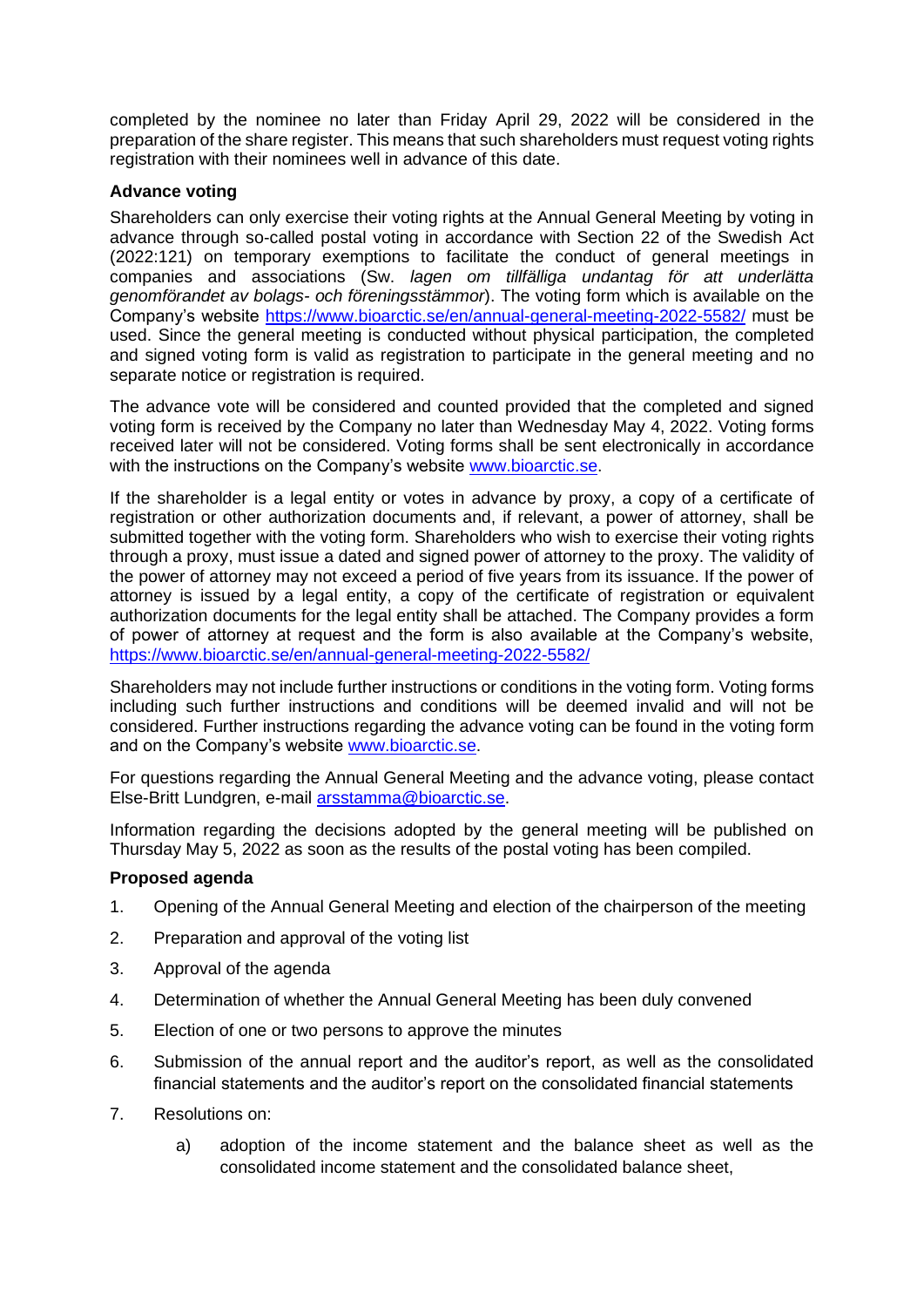- <span id="page-2-0"></span>b) allocation of the Company's result pursuant to the adopted balance sheet, and
- c) discharge from liability towards the Company for:
	- i. Wenche Rolfsen, chairperson
	- ii. Ivar Verner, deputy chairperson
	- iii. Håkan Englund, board member
	- iv. Pär Gellerfors, board member
	- v. Lars Lannfelt, board member
	- vi. Lotta Ljungqvist, board member
	- vii. Mikael Smedeby, board member
	- viii. Eugen Steiner, board member
	- ix. Gunilla Osswald, CEO
- <span id="page-2-1"></span>8. Resolution on the number of board members and the number of auditors and deputy auditors
- <span id="page-2-2"></span>9. Resolution on the remuneration to the board members and the auditor
- <span id="page-2-3"></span>10. Election of board members
	- a) Wenche Rolfsen, board member (re-election)
	- b) Ivar Verner, board member (re-election)
	- c) Håkan Englund, board member (re-election)
	- d) Pär Gellerfors, board member (re-election)
	- e) Lars Lannfelt, board member (re-election)
	- f) Lotta Ljungqvist, board member (election)
	- g) Mikael Smedeby, board member (re-election)
	- h) Eugen Steiner, board member (re-election)
	- i) Wenche Rolfsen, chairperson (re-election)
	- j) Ivar Verner, deputy chairperson (re-election)
- <span id="page-2-4"></span>11. Election of auditor
- <span id="page-2-5"></span>12. Resolution regarding the establishment of a Nomination Committee and instructions to the Nomination Committee
- 13. Submission of and resolution on approval of the Remuneration Report for the financial year 2021
- 14. Resolution on guidelines for remuneration to senior executives
- <span id="page-2-6"></span>15. Resolution on authorization for issues of shares, convertibles and warrants
- <span id="page-2-7"></span>16. Resolution on adoption of new articles of association
- 17. Closing of the Annual General Meeting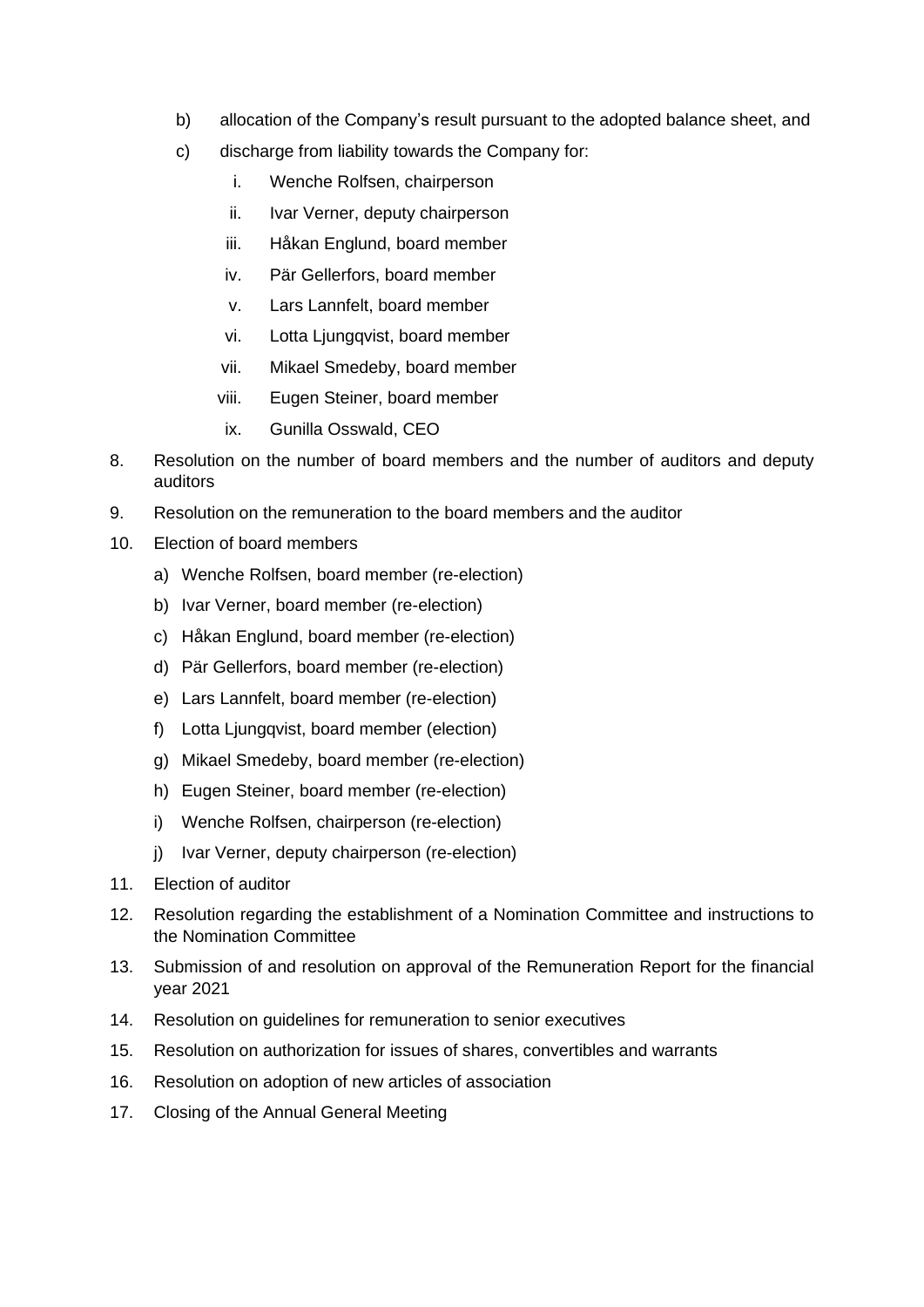## **Main proposals for resolutions**

### *Item [1](#page-1-0) – Election of the chairperson of the meeting*

The Nomination Committee proposes that attorney-at-law Gunnar Mattsson, or the person appointed by the board of directors if Gunnar Mattsson is prevented from acting as chairperson, to be elected chairperson of the meeting.

## *Item [2](#page-1-1) – Preparation and approval of the voting list*

Since shareholders will exercise their right to vote through advance voting, it will not be possible to obtain the general meeting's approval of the voting list. Therefore, the board of directors proposes that the voting list is prepared and approved by the chairperson of the general meeting.

## *Item [5](#page-1-2) – Election of one or two persons to verify the minutes*

The board of directors proposes that Öystein Engebretsen, or the person appointed by the board of directors in the event Öystein Engebretsen is prevented from verifying the minutes, be appointed to verify the minutes. The person verifying the minutes shall, in addition to approving the minutes, verify that the voting list and that the results of the advance voting is correctly reflected in the minutes.

## *Item [7](#page-1-3)[b\)](#page-2-0) – Allocation of the Company's result pursuant to the adopted balance sheet*

The board proposes that the profits at the general meeting's disposal in the amount of SEK 786,806,766 be carried forward in its entirety. The board's proposal entails that no dividend is paid for the financial year 2021.

*Item [8](#page-2-1) – Resolution on the number of board members and the number of auditors and deputy auditors*

The Nomination Committee proposes that the board shall consist of eight (8) members without deputies.

The Nomination Committee proposes that a registered public accounting firm be elected as the Company's auditor and that no deputy auditor be appointed.

#### *Item [9](#page-2-2) – Resolution on the fees to the board members and the auditor*

The Nomination Committee proposes that the board's remuneration for the time until the next Annual General Meeting shall amount to SEK 750,000 to the chairperson, SEK 300,000 to the deputy chairperson and SEK 250,000 to each of the other board members not employed by the Company.

An additional remuneration shall be payable for work in the audit committee, where SEK 100,000 shall be payable to the chairperson of the audit committee and SEK 60,000 to each other member of the audit committee who is not employed by the Company. An additional remuneration shall be payable for work in the remuneration committee, where SEK 60,000 shall be payable to the chairperson of the remuneration committee and SEK 40,000 to each other member of the remuneration committee who is not employed by the Company.

The proposal entails that the remuneration to the chairman of the board will be increased from SEK 500,000 to SEK 750,000. The remuneration to the board is otherwise unchanged compared to the preceding term of office.

The Nomination Committee further proposes that the remuneration to the auditor shall be paid against approved invoice.

*Item [10](#page-2-3) – Election of board members*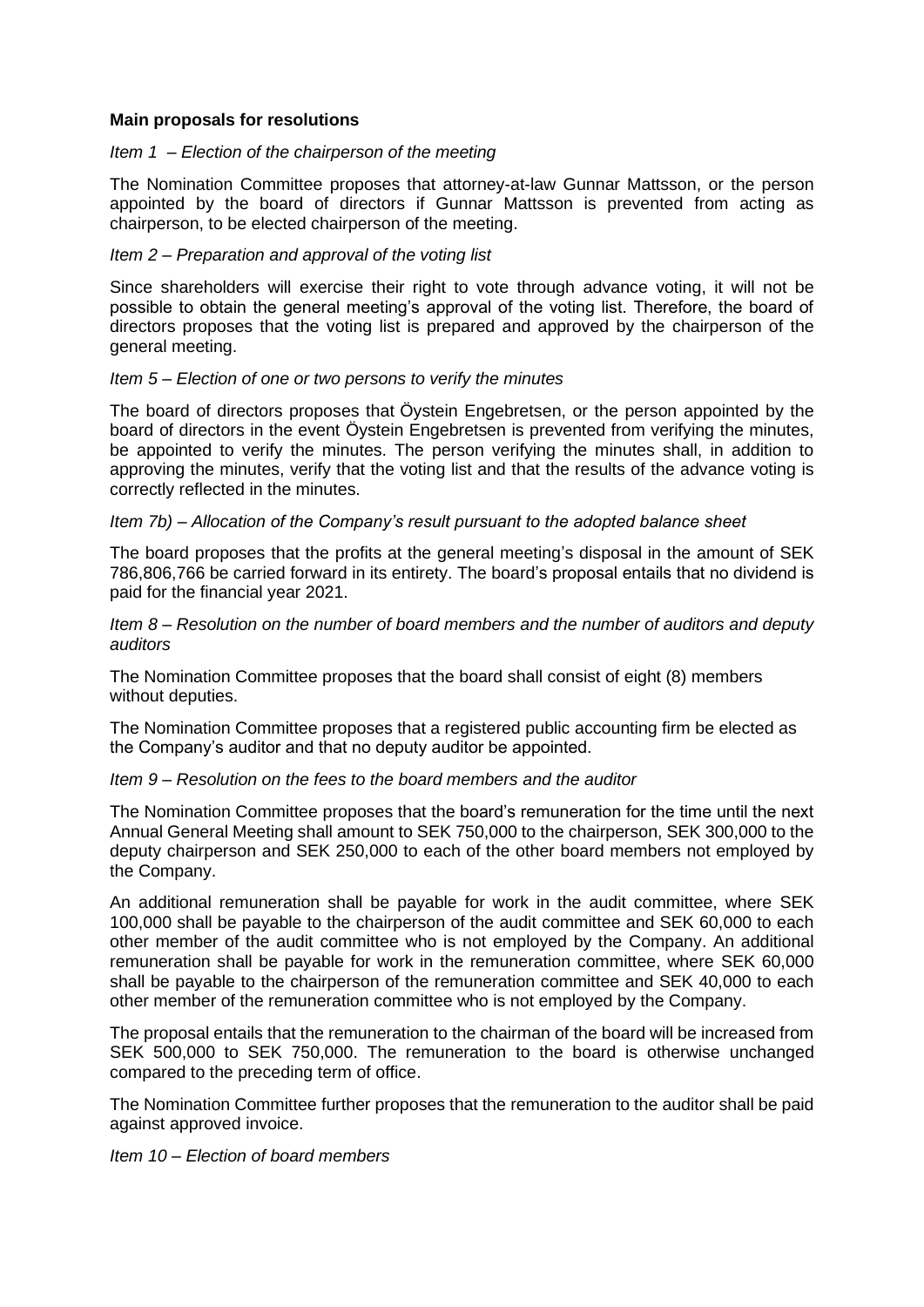The Nomination Committee proposes re-election of the board members Wenche Rolfsen, Ivar Verner, Håkan Englund, Pär Gellerfors, Lars Lannfelt, Lotta Ljungqvist, Mikael Smedeby and Eugen Steiner for a term of office extending until the end of the next Annual General Meeting. Further, the Nomination Committee proposes that Wenche Rolfsen be re-elected as chairperson of the board and that Ivar Verner be re-elected as deputy chairperson of the board.

Information about all members proposed to BioArctic's board of directors and the Nomination Committee's reasoned statement regarding the proposal for the board of directors will be published at the Company's website, [www.bioarctic.se.](http://www.bioarctic.se/)

# *Item [11](#page-2-4) – Election of auditor*

The Nomination Committee proposes, in accordance with the Audit Committee's proposal, reelection of the registered auditing firm Grant Thornton Sweden AB to be the Company's auditor for a term of office extending until the end of the next Annual General Meeting. Grant Thornton Sweden AB intends to appoint the authorized public accountant Mia Rutenius as the auditor in charge.

## *Item [12](#page-2-5) – Resolution regarding the establishment of a Nomination Committee and guidelines for the work of the Nomination Committee*

The Nomination Committee proposes that the Annual General Meeting resolves to establish a Nomination Committee for the Annual General Meeting 2023, which is to be appointed according to the following principles, and that the Annual General Meeting resolves to adopt the instructions for the work of the Nomination Committee set out below.

## Principles for appointing the members of the Nomination Committee

The general meeting authorizes the chairperson of the board to contact the three largest shareholders in terms of voting power according to Euroclear Sweden AB's transcription of the share register as of September 30, 2021, each of them appointing a member of the Nomination Committee. In the event that any of the three largest shareholders does not wish to appoint a member of the Nomination Committee the fourth largest shareholders should be asked and so forth, until the Nomination Committee consists of three members. The composition of the Nomination Committee shall be announced on the Company's website no later than six months prior to the next Annual General Meeting.

The term of office of the appointed Nomination Committee shall run until a new Nomination Committee has been appointed under a mandate from the next Annual General Meeting. If a member leaves the Nomination Committee before its work is completed and the Nomination Committee finds that there is a need for replacing this member, the Nomination Committee shall appoint a new member in accordance with the principles described above, but based on Euroclear Sweden AB's transcription of the share register as soon as possible after the member left the Nomination Committee. Any change in the composition of the Nomination Committee shall be announced immediately.

### The assignment of the Nomination Committee

The Nomination Committee shall prepare and present proposals regarding the following items for the Annual General Meeting 2023:

- Election of chairman of the meeting,
- Resolution on the number of board members and auditors,
- Resolution on the fees and other remuneration to the Board of Directors and its committees, divided between the chairperson, the deputy chairperson and other members,
- Resolution on the fees to the auditors,
- Election of board members and chairperson of the board and deputy chairperson of the board,
- Election of auditors, and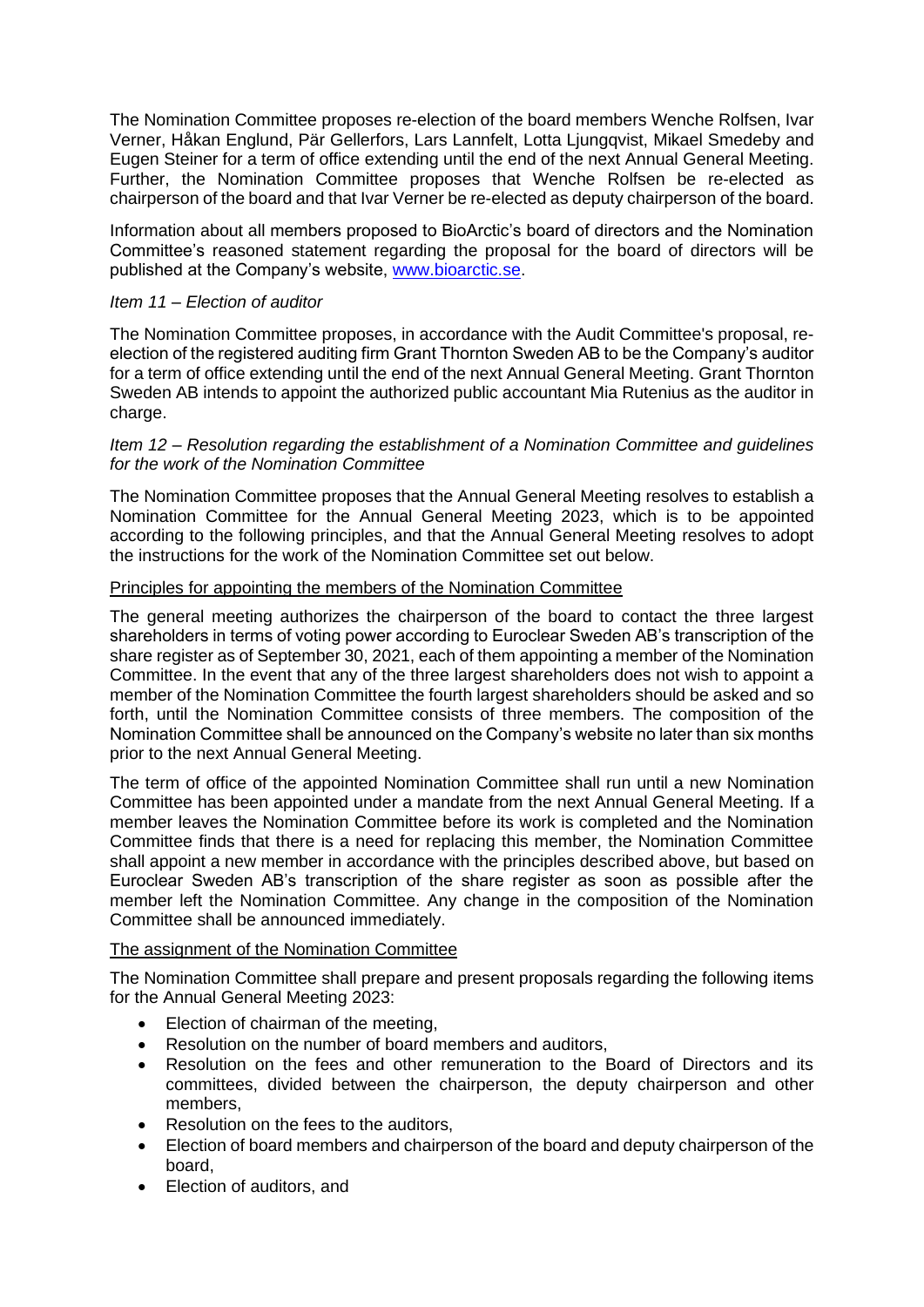• Proposal for principles for the composition and instructions regarding work of the Nomination Committee in preparation for the Annual General Meeting 2024.

The Nomination Committee shall perform the tasks assigned to the Nomination Committee in accordance with the Swedish Corporate Governance Code (the "**Code**") and duly consider the Code while performing its assignment.

# The work of the Nomination Committee

The Nomination Committee appoints the chairperson of the committee. The chairperson of the board or another board member shall not be the chairperson of the Nomination Committee.

The Nomination Committee shall meet as often as is necessary for the Nomination Committee to fulfil its duties, but at least once per year. Notices convening meetings are issued by the chairperson of the Nomination Committee. If a member requests that the Nomination Committee be convened, the request shall be complied with. The chairperson of the board may participate at the Nomination Committee's meetings.

The Nomination Committee is quorate if at least two members are present. Resolutions of the Nomination Committee shall be adopted by a simple majority of the members present or, in the event of a tied vote, the chairperson shall have the casting vote.

Minutes shall be kept at the Nomination Committee's meetings.

## Remuneration

No remuneration shall be paid to the members of the Nomination Committee. However, any necessary and reasonable expenses incurred in connection with the Nomination Committee's work shall be borne by the Company.

Item [15](#page-2-6) – Resolution on guidelines for remuneration to senior executives

The board of directors proposes that the general meeting resolves to adopt updated guidelines for remuneration to senior executives with the following main contents. The reason for the update is to adapt the guidelines to the Company's existing and future milestone-based reward programs. The complete version of the board's proposed guidelines for remuneration to senior executives will be available on the Company's website.

#### *The scope and applicability of the guidelines*

These guidelines apply to remuneration payable to the CEO, deputy CEO (if applicable) and other members of the Company's senior management from time to time. The guidelines also apply to the members of the board, to the extent that they work for or provide services to the Company outside the scope of their board assignment.

The guidelines apply to remuneration that is agreed, and to amendments that are made to agreed remuneration, after the guidelines have been adopted by the Annual General Meeting 2022. For clarity, these guidelines shall also apply to remuneration paid in accordance with the Company's existing milestone-based reward programs after the guidelines have been adopted by the Annual General Meeting 2022. Transfers of securities and the right to acquire securities from the Company in the future is considered to be remuneration.

The guidelines do not apply to remuneration which is decided or approved by the Annual General Meeting, such as share-related incentive programs. At the Annual General Meeting 2019, it was decided to introduce an employee stock option program for the company's management, researchers and other employees. The employee stock option program is described in more detail in the annual report.

Senior executives that are board members or deputy board members in other group companies shall not be entitled to additional compensation for such assignments.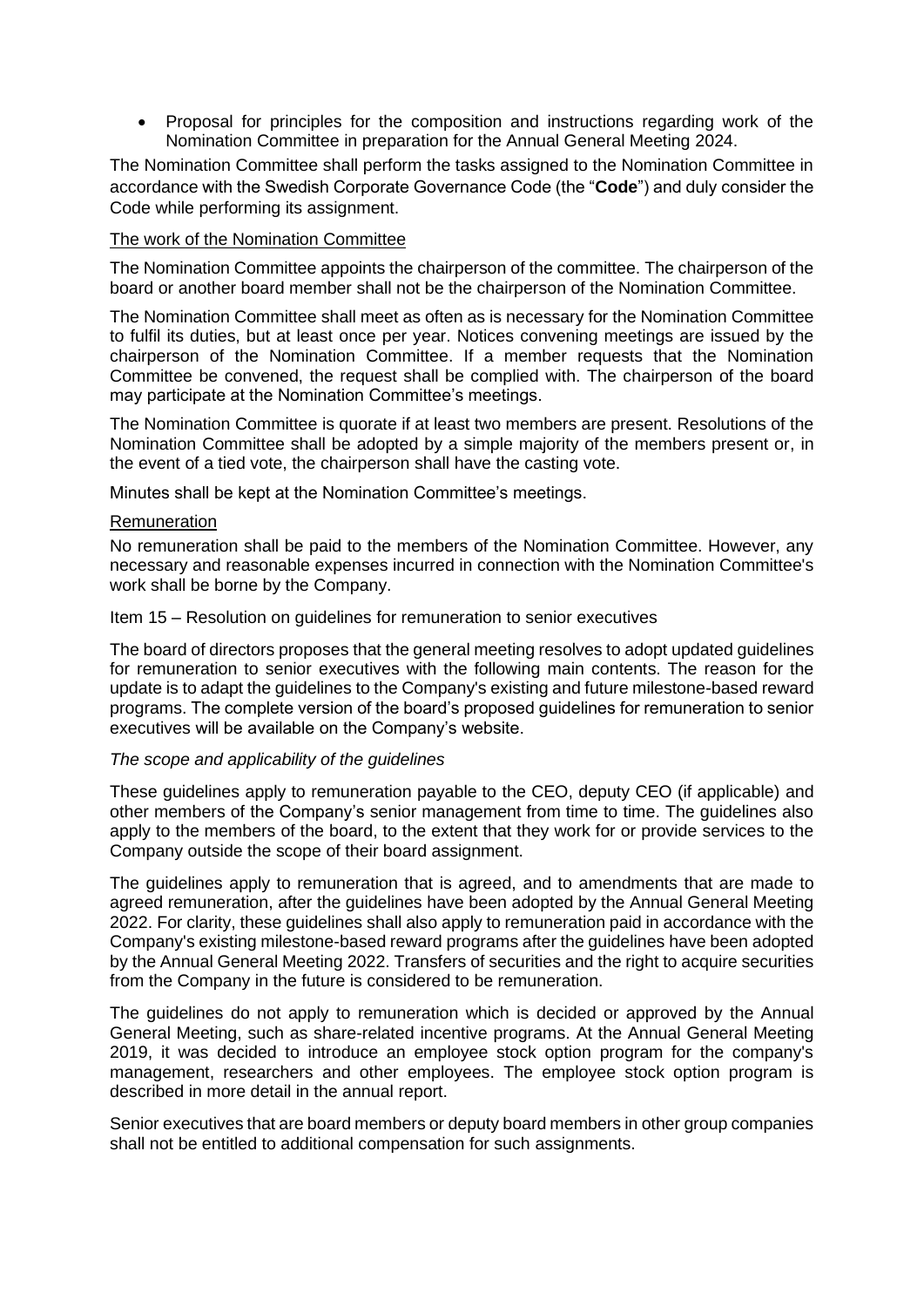### *How the guidelines contribute to the Company's business strategy, long-term interests and sustainability*

BioArctic is a Swedish research-based biopharmaceutical company focused on diseasemodifying treatments for neurodegenerative diseases, such as Alzheimer's disease, Parkinson's disease and ALS. BioArctic focuses on innovative treatments in areas where there is a great medical need. BioArctic has a balanced and competitive portfolio consisting of unique product candidates as well as advanced technology to facilitate the passage of pharmaceuticals across the blood-brain barrier. The project portfolio is a combination of fully funded projects which are carried out in partnership with global pharmaceutical companies as well as own innovative projects with large market and out-licensing potential.

BioArctic's vision is to create world-leading pharmaceutical products that improve the lives of patients with diseases affecting the central nervous system. The Company's work is based on scientific discoveries and BioArctic's researchers collaborate with strategic partners such as research groups at universities and large pharmaceutical companies. Within BioArctic there is leading scientific expertise and a long-standing experience of developing pharmaceutical products from idea to market. BioArctic's business model is to initially carry out early research and development projects in-house and subsequently to enter into research collaboration agreements or to license certain commercial rights to global pharmaceutical companies once the projects have reached a development phase that requires more resources or expertise.

The successful implementation of the Company's strategy and the safeguarding of the Company's long-term interests is depending on that the Company can recruit and retain a management with high qualifications and the capacity to achieve set goals. These guidelines contribute to the Company's business strategy, long-term interests and sustainability by giving the Company the opportunity to offer senior executives a competitive remuneration.

#### *Types of remuneration*

The Company's remuneration system shall be competitive and in accordance with market practice. The remuneration may consist of fixed salary, variable cash remuneration, pension benefits and other benefits.

*Fixed salary* shall be determined individually for each senior executive and be based on the executive's position, responsibility, skills, experience and performance.

*Variable remuneration* shall be linked to the outcome of the Company's goals and strategies and shall be based on predetermined and measurable criteria designed to promote long-term value creation. The share of the variable compensation in relation to the total compensation may vary depending on the executive's position. However, variable remuneration should, with the exception of compensation under the Company's milestone-based reward program, not exceed an amount corresponding to 50 percent of the executive's annual fixed salary. The variable remuneration shall not qualify for pension benefits, unless otherwise required pursuant to mandatory collective bargaining agreements. The board shall have the possibility to request, in accordance with law or agreement, that variable remuneration that has been paid on incorrect grounds be repaid to the Company.

BioArctic has milestone-based reward programs that are linked to the Company's clinical research studies, to regulatory milestones and to milestones based on future potential sales. Payment of a pre-determined amount will be made if and when the Company achieves certain predetermined goals (milestones) within the framework of the clinical research studies as well as certain predefined regulatory milestones and milestones based on future potential sales. The achievement of such milestones is typically associated with significant uncertainties. Variable remuneration according to the milestone-based reward programs is payable, if at all payable, irregularly as milestones are reached. Such compensation can also be expected to show significant variations from one year to another. The design of and uncertainty surrounding the milestone-based reward programs justifies that existing programs and future programs with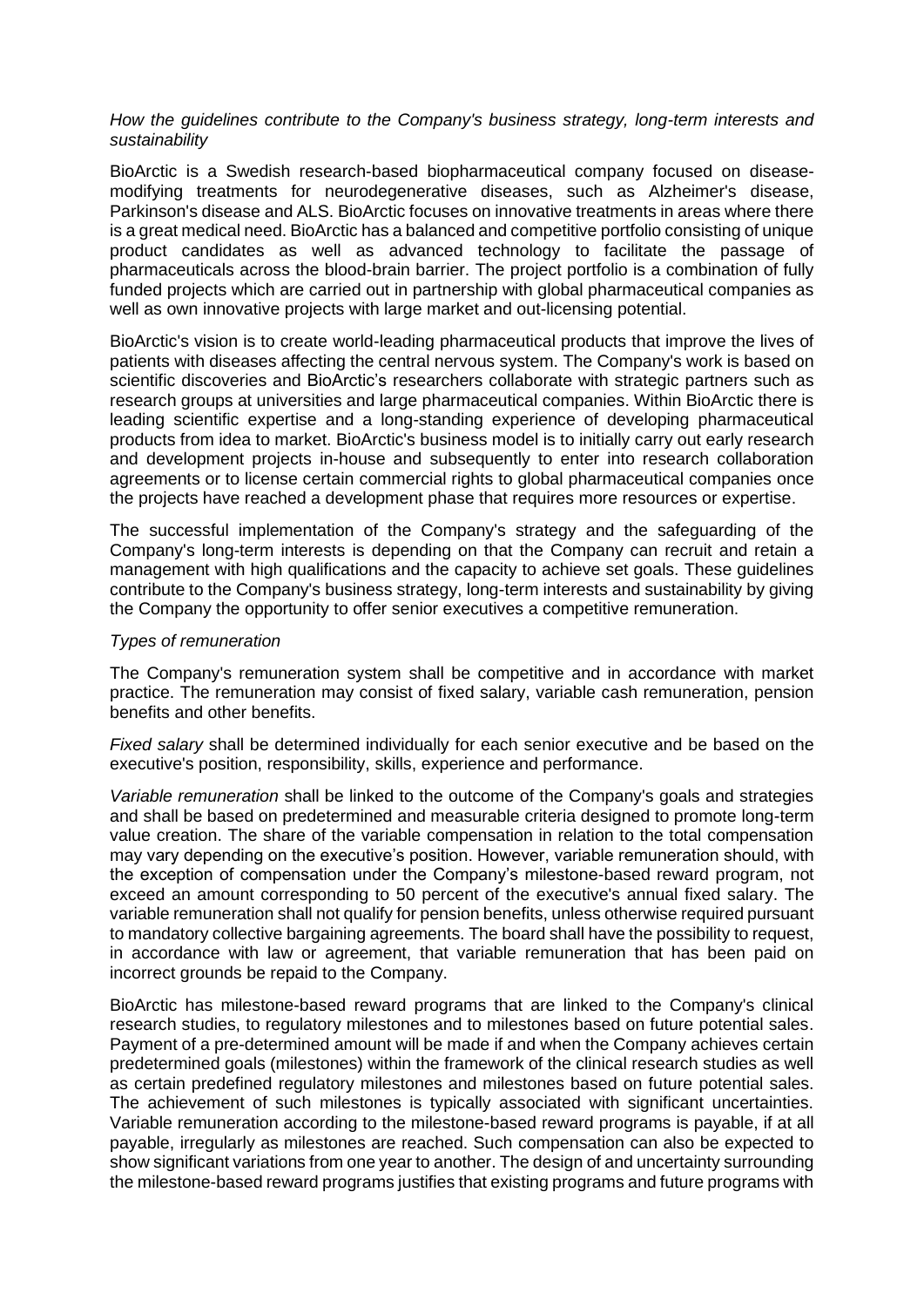a similar design are not covered by the guidelines on the share of variable remuneration in relation to fixed salary.

*Pension benefits* shall be paid to a defined contribution scheme (premium based), unless the executive is covered by a defined benefit scheme in accordance with mandatory collective bargaining agreements. Pension benefits shall not exceed 40 percent of the executive's annual fixed salary.

*Other benefits* may consist of car benefits, corporate health benefits, life and health insurance and other similar benefits. These benefits shall be of limited value in relation to the total remuneration and may correspond to a maximum of 10 percent of the executive's annual fixed salary.

*Consultancy fees* shall be payable on market terms.

In addition to and regardless of these guidelines, the Annual General Meeting may decide on share-based incentive schemes and similar remunerations.

#### *Criteria for payment of variable remuneration*

With the exception of the milestone-based reward programs, the criteria for variable remuneration shall be determined annually by the board in order to ensure that the criteria are in line with BioArctic's current business strategy and financial targets. The criteria can be individual or collective, financial or non-financial and shall be designed in such a way that they promote the Company's business strategy, sustainability strategy and long-term interests. For example, the criteria may be linked to the Company achieving certain goals within the framework of its clinical studies, the Company initiating or completing a certain step or achieving a certain research result within its development projects, the Company initiating a research collaboration with a particular partner or the Company entering into a certain agreement. The criteria may also be linked to the employee, for example a requirement that the employee has been employed by the Company for a certain minimum period of time. Variable compensation pursuant to the milestone-based reward programs shall be linked to the fulfilment of pre-defined milestones within the Company's development projects or the commercialization of the Company's drug candidates.

The fulfillment of the criteria shall be assessed based on a measurement period which is at least one year, with the exception of the milestone-based reward programs where payments are made based on achieved predefined milestones. The assessment of the extent to which the criteria have been met shall be made at the end of the measurement period. The assessment of whether financial criteria have been met shall be based on the latest financial information published by the Company. The board decides on the payment of any variable remuneration, after preparation in the remuneration committee.

#### *Termination and severance pay*

The notice period for the CEO shall not exceed twelve months, if the employment is terminated by the Company, and shall not exceed six months, if the employment is terminated by the CEO.

For senior executives other than the CEO, the notice period shall be at least three months and a maximum of twelve months, if the employment is terminated by the Company, and be at least three months and a maximum of six months, if the employment is terminated by the employee, unless otherwise applies in accordance with applicable law.

Severance pay may be paid to senior executives if the employment is terminated by the Company. Fixed salary during the notice period and severance pay shall, in total, not exceed an amount corresponding to the fixed salary during a two-year period.

#### *Deviations from the guidelines*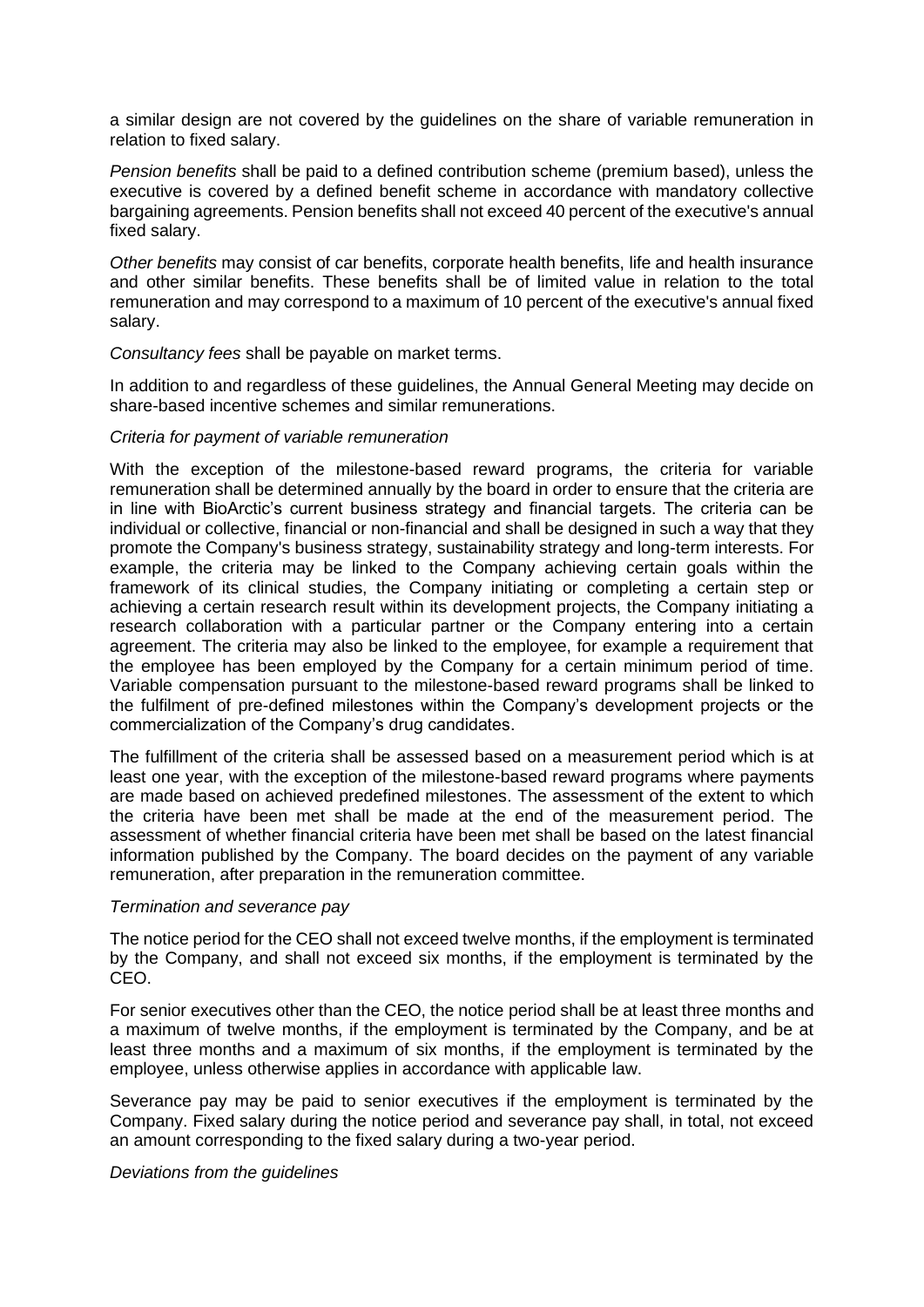The board may decide to temporarily deviate from the guidelines if there are special and considerable reasons for doing so and the deviation is necessary to meet BioArctic's long-term interests and sustainability or to ensure the Company's financial viability.

Considerable reasons may, for example, be that a deviation is deemed necessary to recruit or retain key personnel or in exceptional circumstances such as the Company achieving a certain desired result in a shorter time than planned, that the Company succeeds in concluding a certain agreement in a shorter time and better conditions than expected or that the Company increases in value or increases its turnover or profits to a greater extent than projected.

## *Item [15](#page-2-6) – Resolution on authorization for issues of shares, convertibles or warrants*

The board of directors proposes that the general meeting authorizes the board of directors to, on one or several occasions during the period up to the next annual general meeting, increase the Company's share capital through issues of new shares, convertible instruments and/or warrants, with or without deviating from the shareholder's preferential rights, and with or without provisions on payment by non-cash consideration and/or by way of set-off or other provisions. However, the board shall not be authorized to resolve on issues which increases the share capital by more than ten (10) per cent in relation to the existing share capital when the authorization was first used.

The purpose of the authorization and the reason to propose that the board of directors shall be authorized to resolve on issues with deviation from the shareholders' pre-emption rights is to give the board of directors flexibility in the work of ensuring that the Company shall be able to raise capital to finance the operations and to enable continued expansion both organically and through acquisitions of companies and businesses, alternatively to enable a broadening of the ownership of the Company with one or several owners of strategic importance to the Company.

An issue in accordance with this authorization shall be on market conditions. The board of directors shall be entitled to decide on additional terms and conditions for issues under this authorization and who shall be entitled to subscribe for the shares, warrants and/or convertible instruments. If the board of directors deems it appropriate to facilitate the delivery of shares in connection with an issue in accordance with this authorization, the issue may also take place at a subscription price which correspond to the quotient value of the shares (provided that the Company ensures through relevant agreements that market compensation is received for the issued shares).

#### *Item [16](#page-2-7) – Resolution on adoption of new articles of association*

The board of directors proposes that the general meeting resolves to adopt new articles of association with the meaning that a new section is introduced in the articles of association as follows:

#### *§11 Collection of proxies and postal voting*

*The board of directors may collect proxies in accordance with the procedure specified in Chapter 7. Section 4, second paragraph, of the Swedish Companies Act (2005:551). The board of directors may before a general meeting resolve that the shareholders shall be entitled to exercise their voting rights by post before the general meeting.*

As a consequence, it is proposed to renumber existing provisions in the articles of association, whereby the current §11 becomes §12.

Furthermore, an adjustment of §1 in the Articles of Association is proposed as follows:

| <b>Current wording</b>       | <b>Proposed wording</b>             |
|------------------------------|-------------------------------------|
| S 1 Company name [sw. Firma] | S 1 company name [sw. Företagsnamn] |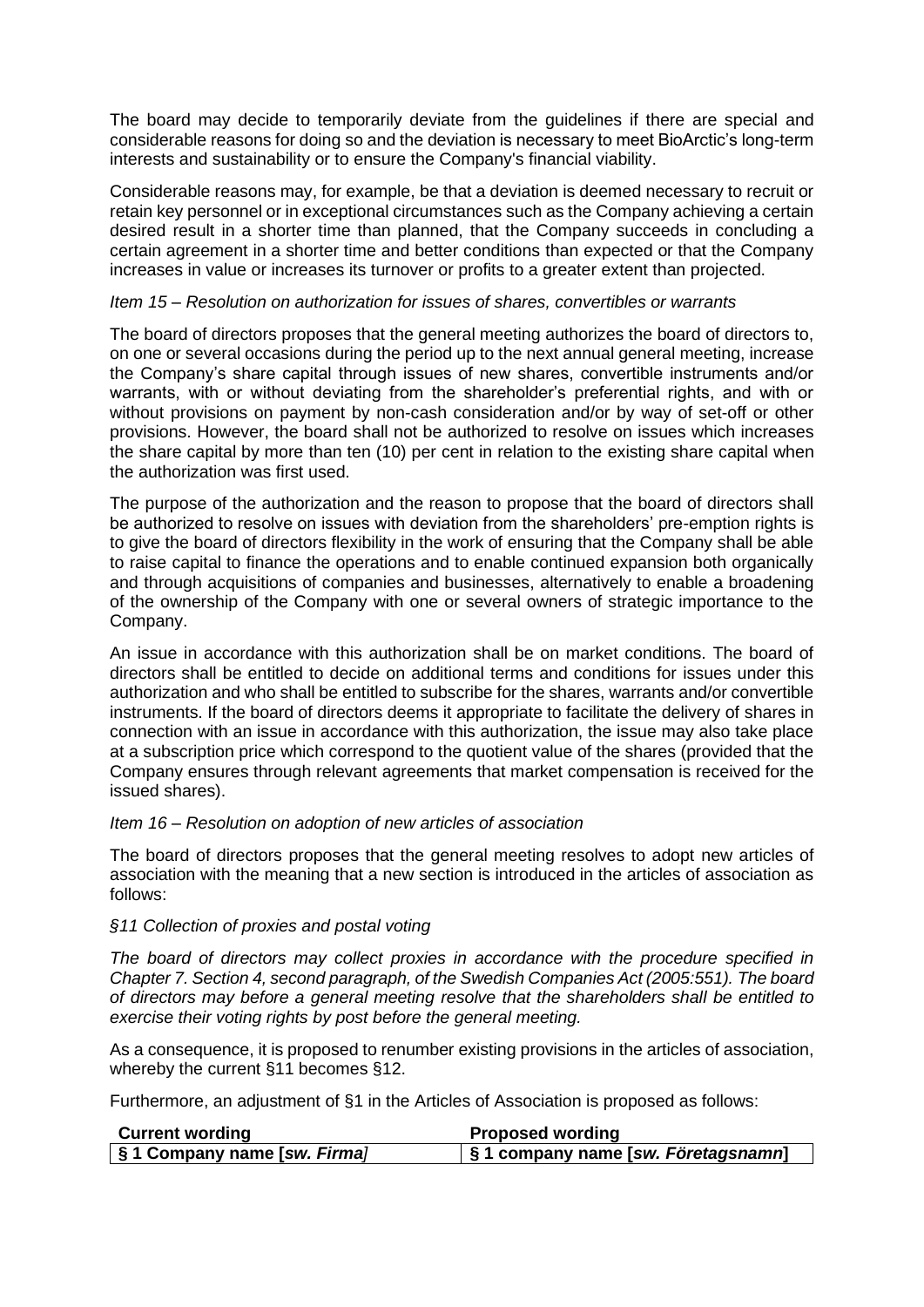|                                   | The company name [sw. Firma] is BioArctic   The company name [sw. företagsnamn] is |
|-----------------------------------|------------------------------------------------------------------------------------|
| AB. The company is public (publ). | BioArctic AB. The company is public (publ).                                        |

### **Majority requirements**

A resolution in accordance with the proposal in item [15](#page-2-6) and [16](#page-2-7) above requires that it is supported by shareholders representing at least two-thirds of both the votes cast and the shares represented at the meeting.

### **Number of shares and votes**

At the time of issuing this notice the total number of shares in the Company amounts to 88,059,985, of which 14,399,996 are A-shares (10 votes each) and 73,659,989 are B-shares (one vote each). The total number of votes are 217,659,949.

## **The shareholders' right to information**

The board of directors and the CEO shall, upon request by any shareholder, and where the board of directors deems that the information can be provided without significant harm to the Company, provide information in respect of any circumstances which may affect the assessment of a matter on the agenda or the Company's and the Group's financial position as well as the Company's relationship to other group companies.

A shareholder who wishes to exercise the right to request such information shall make a written request to the Company no later than ten days before the general meeting, i.e. no later than Monday April 25, 2022. Requests for such information shall be made in writing to the address BioArctic AB (publ), Att: Else-Britt Lundgren, Warfvinges väg 35, 112 51 Stockholm or via email to arsstamma@bioarctic.se. The information is provided by the Company by making it available at the Company's office and on the Company's website [www.bioarctic.se](http://www.bioarctic.se/) no later than five days before the general meeting, i.e. no later than Saturday April 30, 2022. The information will also be sent to shareholders who have requested it and stated their address or e-mail address.

#### **Provision of documents**

The annual report and the auditor's report, complete proposals for resolutions, remuneration report in accordance with Chapter 8 Section 53 of the Swedish Companies Act, the auditor's opinion in accordance with Chapter 8 Section 54 of the Swedish Companies Act and all other documents pursuant to the Swedish Companies Act will be available at the Company's website [www.bioarctic.se](http://www.bioarctic.se/) and the Company's office at Warfvinges väg 35, Stockholm no later than three weeks before the meeting, i.e. no later than April 14, 2022. The documents will be sent free of charge to the shareholders who request this and state their address.

The Nomination Committee's complete proposal (including the Nomination Committee´s reasoned statement) will be made available on the Company's website [www.bioarctic.se](http://www.bioarctic.se/) when the notice to the general meeting has been published.

#### **Processing of personal data**

In connection with the general meeting personal data will be processed in accordance with the Company's privacy policy, which is available at https://www.bioarctic.se/sv/integritetspolicyaktieagare-3977/.

> Stockholm in April 2022 **BioArctic AB (publ) The Board of Directors**